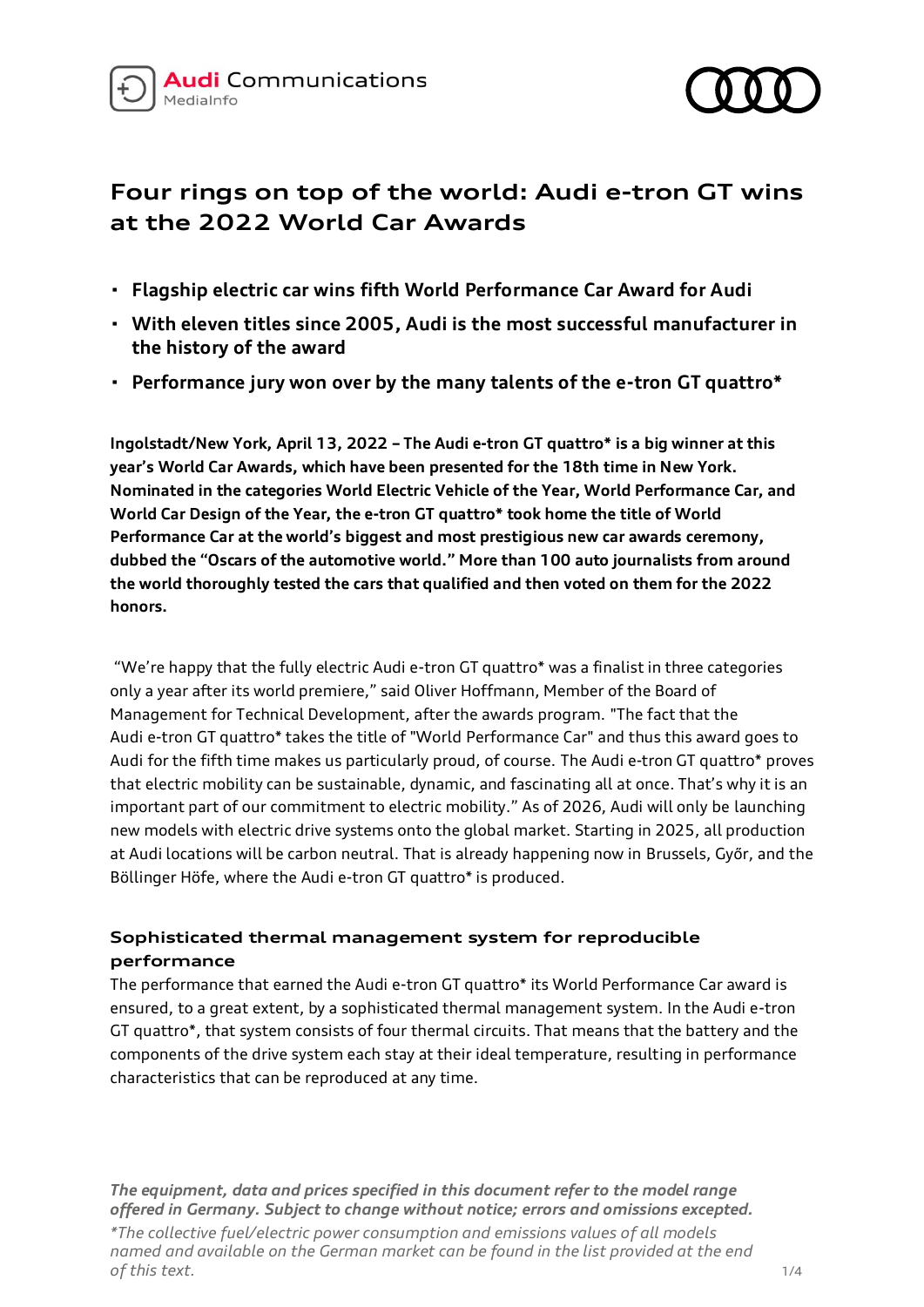



Thanks to intelligent thermal management, anyone who uses the e-tron route planner in the e-tron GT quattro\* will put the battery in an ideal temperature range for charging, depending on the exterior temperature, even while the car is driving – which is useful for fast charging with up to 270 kW.

## **Audi continues to expand its winning streak**

This year's victory brings the brand with the four rings to eleven first places at the World Car Awards. That makes Audi the most successful manufacturer in the history of that award.

Audi's victories at the World Car Awards

| 2005 | Audi A6                            | World Car of the Year        |
|------|------------------------------------|------------------------------|
| 2007 | Audi RS 4                          | World Performance Car        |
|      | Audi TT                            | World Car Design of the Year |
| 2008 | Audi R8                            | World Performance Car        |
|      | Audi R8                            | World Car Design of the Year |
| 2010 | Audi R8 V10                        | World Performance Car        |
| 2014 | Audi A3                            | World Car of the Year        |
| 2016 | Audi R8                            | World Performance Car        |
| 2018 | Audi A8                            | World Luxury Car             |
| 2019 | Audi A7 Sportback World Luxury Car |                              |
| 2022 | Audi e-tron GT<br>quattro          | World Performance Car        |

## **Product and Technology Communications**

Christian Hartmann Spokesperson Audi e-tron GT, Audi RS e-tron GT, Electric Mobility, Fuel Cell Technologies, Automated Driving Phone: +49 151 52844338 Email: [christian.hartmann@audi.de](mailto:christian.hartmann@audi.de) www.audi-mediacenter.com/de

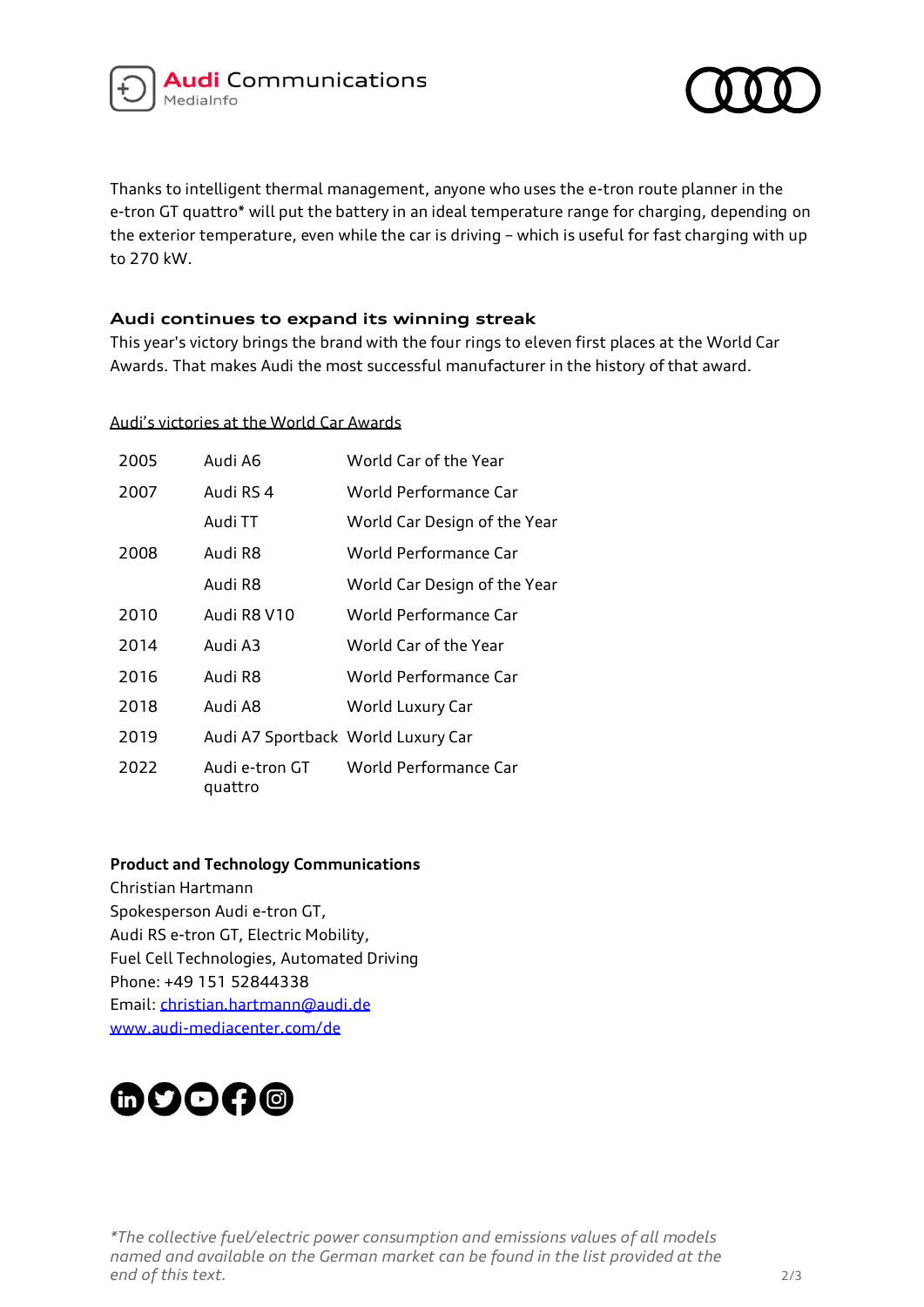



The Audi Group is one of the most successful manufacturers of automobiles and motorcycles in the premium and luxury segments. The brands Audi, Ducati, Lamborghini and Bentley produce at 21 locations in 13 countries. Audi and its partners are present in more than 100 markets worldwide.

In 2021, the Audi Group delivered around 1.681 million cars from the Audi brand, 8,405 sports cars from the Lamborghini brand and 59,447 motorcycles from the Ducati brand to customers. In the 2021 fiscal year, AUDI AG achieved a total revenue of €53.1 billion and an operating profit before special items of €5.5 billion. More than 89,000 people all over the world work for the Audi Group, around 58,000 of them in Germany. With its attractive brands, new models, innovative mobility offerings and groundbreaking services, the group is systematically pursuing its path toward becoming a provider of sustainable, individual, premium mobility.